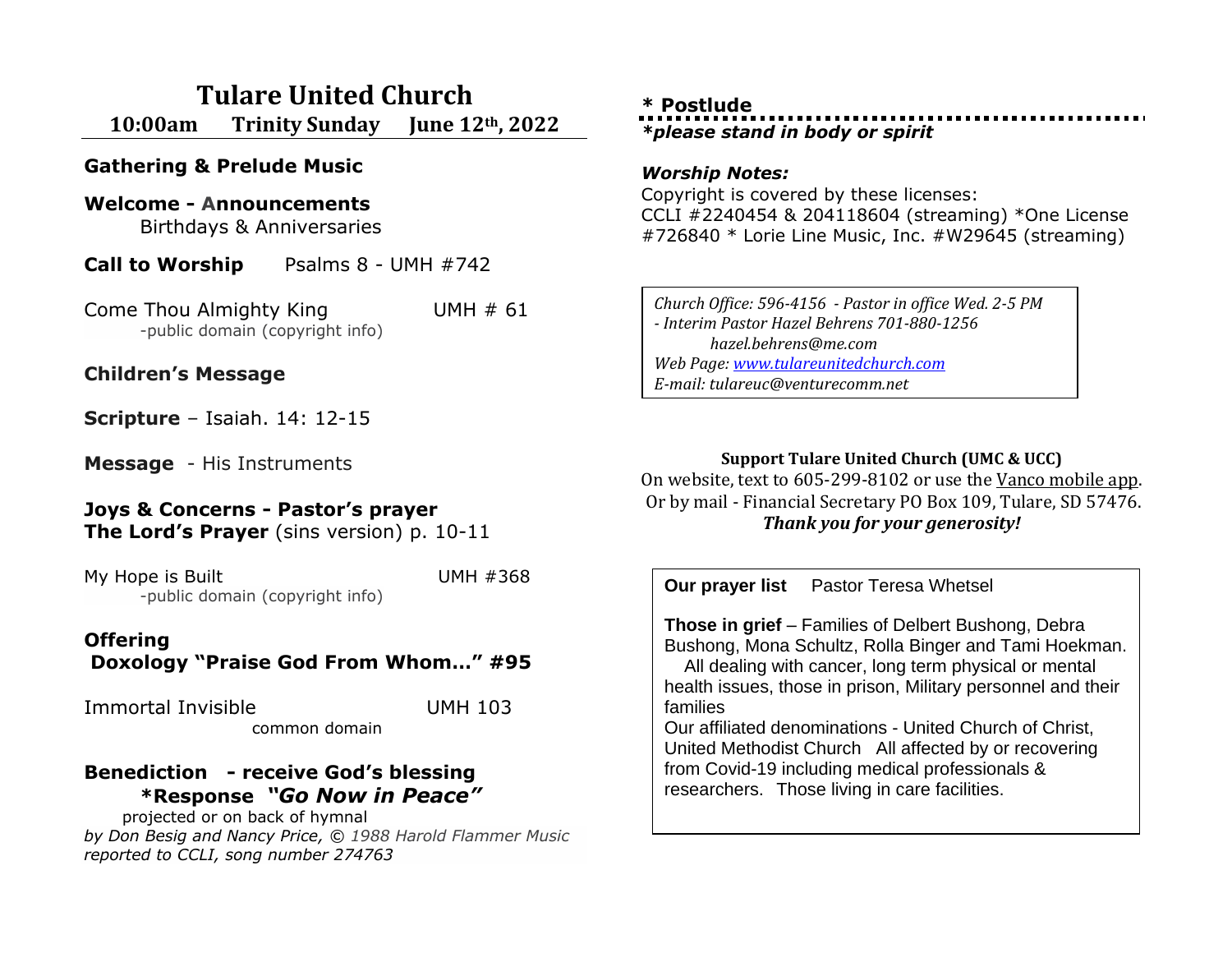**This week** at Tulare United Church… **Today –**

- Worship leader Jon Damaska
- Projection No projection
- $\bullet$  Music –
- Ushers Randy and Carol Otto

## **Next Sunday – June 19 th, 2022**

- Worship leader Pastor Hazel
- Projection set-up/play Talisa
- $\bullet$  Music –
- Ushers Jeremy & Emily Nowell

**If you are interested in helping with Vacation Bible School, please contact Theresa Marzahn.**

**Don't forget to mark your calendars for July 10th, when we will welcome Pastor Rey and his family to Tulare United Church. We will be having Pork Loin Sandwiches and Hot Dogs following church. Everyone is asked to bring a salad or dessert to share.**

# Welcome to **Tulare United Church**

Worship – 10 AM June 12th, 2022

# Trinity Sunday Pastor Jon Damaska